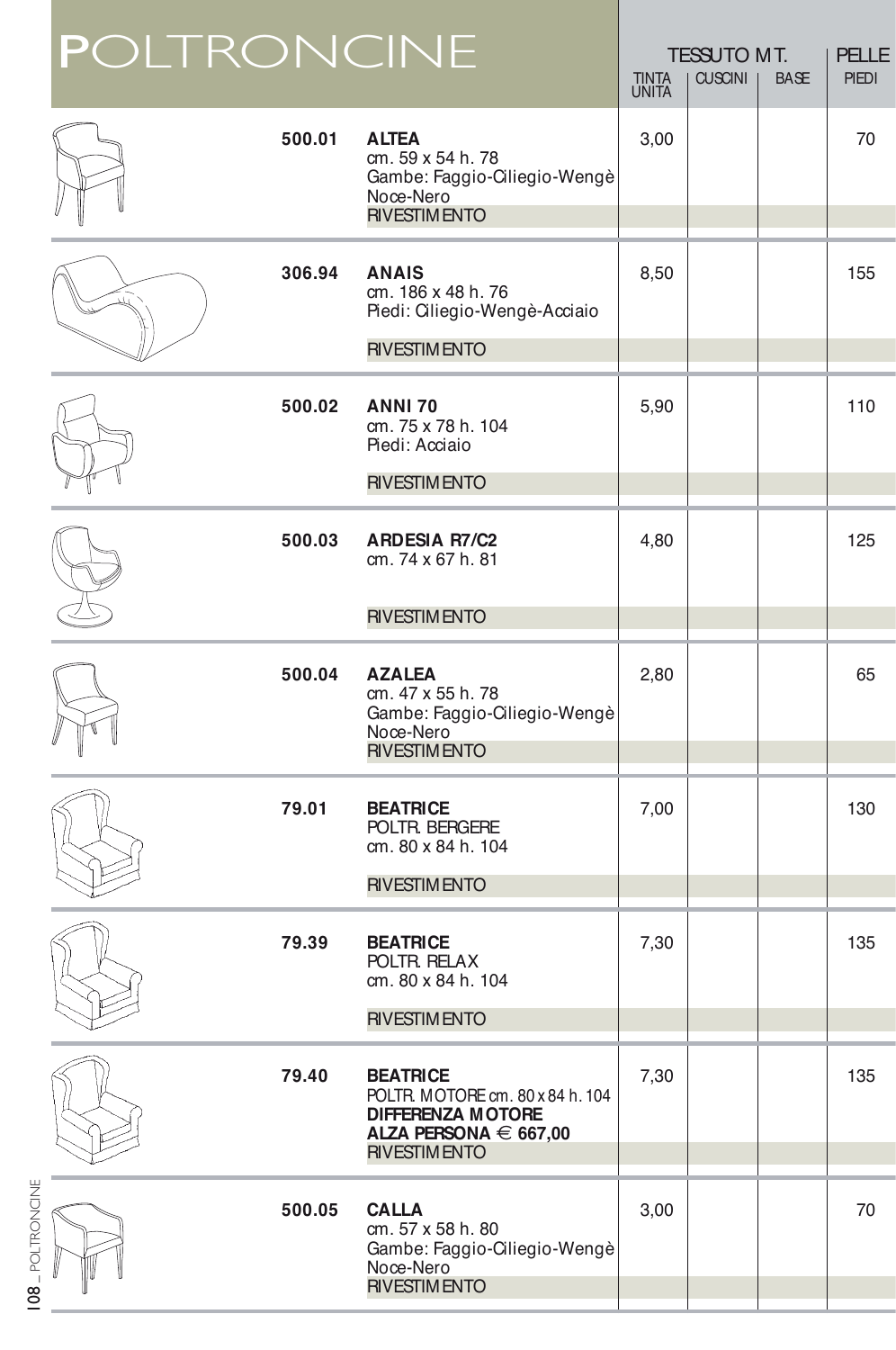|  | <b>POLTRONCINE</b> |                                                                                                               | <b>TINTA</b><br><b>UNITA</b> | <b>TESSUTO MT.</b><br><b>CUSCINI</b> | <b>BASE</b> | <b>PELLE</b><br><b>PIEDI</b> |
|--|--------------------|---------------------------------------------------------------------------------------------------------------|------------------------------|--------------------------------------|-------------|------------------------------|
|  | 133.01             | <b>CARLOTTA</b><br>cm. 87 x 91 h. 90<br>Piedi: Ciliegio-Wengè                                                 | 6,70                         |                                      |             | 110                          |
|  |                    | <b>RIVESTIM ENTO</b>                                                                                          |                              |                                      |             |                              |
|  | 500.06             | <b>CHIARA</b><br>cm. 74 x 76 h. 75<br>Piedi: Ciliegio                                                         | 3,90                         |                                      |             | 80                           |
|  |                    | <b>RIVESTIMENTO</b>                                                                                           |                              |                                      |             |                              |
|  | 500.07             | <b>CICLAMINO</b><br>cm. 67 x 64 h. 78                                                                         | 3,90                         |                                      |             | 80                           |
|  |                    | <b>RIVESTIMENTO</b>                                                                                           |                              |                                      |             |                              |
|  | 500.08             | <b>CICLAMINO</b><br><b>GIREVOLE</b><br>cm. 67 x 64 h. 78                                                      | 3,90                         |                                      |             | 80                           |
|  |                    | <b>RIVESTIMENTO</b>                                                                                           |                              |                                      |             |                              |
|  | 500.09             | <b>DALIA</b><br>cm. 46 x 56 h. 90<br>Gambe: Faggio-Ciliegio-Wengè<br><b>RIVESTIM ENTO</b>                     | 1,60                         |                                      |             | 40                           |
|  | 500.10             | <b>DALIA</b><br><b>TRAPUNTATA</b><br>cm. 46 x 56 h. 90<br>Gambe: Faggio-Ciliegio-Wengè<br><b>RIVESTIMENTO</b> | 1,70                         |                                      |             | 50                           |
|  | 500.11             | <b>DALIA</b><br><b>GONNA</b><br>cm. 46 x 56 h. 90<br><b>RIVESTIMENTO</b>                                      | 2,70                         |                                      |             | 70                           |
|  |                    |                                                                                                               |                              |                                      |             |                              |
|  | 134.11             | <b>GARDA</b><br><b>CENTRALE</b><br>cm. 55 x 80 h. 80                                                          | 3,50                         |                                      |             | 70                           |
|  |                    | <b>RIVESTIM ENTO</b>                                                                                          |                              |                                      |             |                              |
|  | 134.12             | <b>GARDA</b><br><b>CENTRALE GRANDE</b><br>cm. 65 x 80 h. 80                                                   | 4,00                         |                                      |             | 80                           |
|  |                    | <b>RIVESTIM ENTO</b>                                                                                          |                              |                                      |             |                              |
|  |                    |                                                                                                               |                              |                                      |             |                              |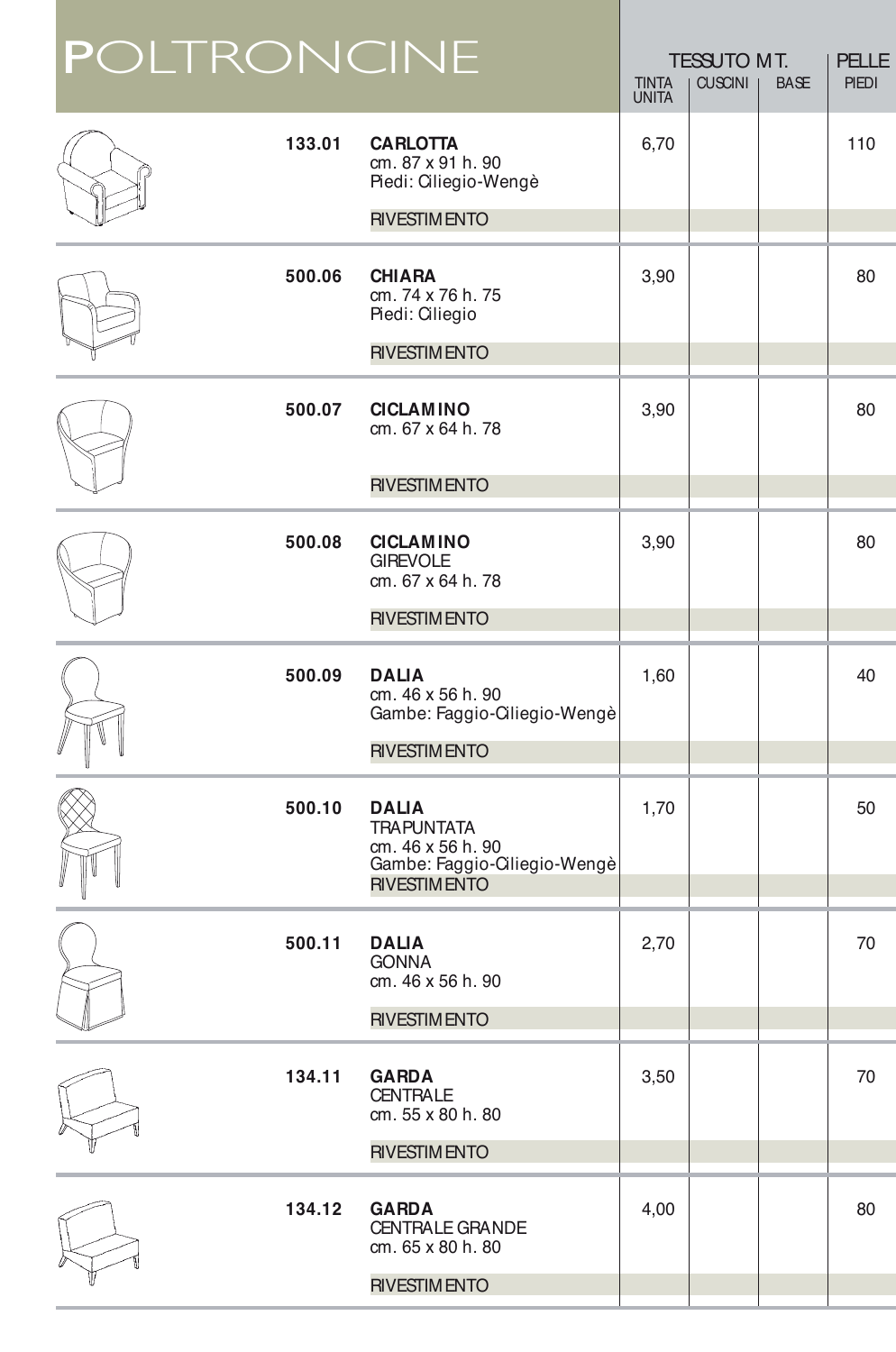|                             | <b>POLTRONCINE</b> |         |                                                                                                     | <b>TINTA</b><br><b>UNITA</b> | <b>TESSUTO MT.</b><br><b>CUSCINI</b> | <b>BASE</b> | <b>PELLE</b><br><b>PIEDI</b> |
|-----------------------------|--------------------|---------|-----------------------------------------------------------------------------------------------------|------------------------------|--------------------------------------|-------------|------------------------------|
|                             |                    | 234.01  | <b>GARDA</b><br><b>POLTRONA</b><br>BRACC. GOMMA<br>cm. 77 x 80 h. 80<br><b>RIVESTIMENTO</b>         | 4,50                         |                                      |             | 85                           |
|                             |                    | 234.63  | <b>GARDA</b><br>POLTR. GRANDE<br>BRACC, GOMMA<br>cm. 87 x 80 h. 80<br><b>RIVESTIMENTO</b>           | 5,00                         |                                      |             | 95                           |
|                             |                    | 234.06  | <b>GARDA</b><br><b>TERMINALE</b><br>BRACC. GOMMA SX-DX<br>cm. 66 x 80 h. 80<br><b>RIVESTIMENTO</b>  | 4,20                         |                                      |             | 80                           |
|                             |                    | 234.07  | <b>GARDA</b><br>TERM. GRANDE<br>BRACC, GOMMA SX-DX<br>cm. 76 x 80 h. 80<br><b>RIVESTIMENTO</b>      | 4,80                         |                                      |             | 90                           |
|                             |                    | 234.02  | <b>GARDA</b><br>DIVANO 2 POSTI<br>BRACC. GOMMA<br>cm. 132 x 80 h. 80<br><b>RIVESTIMENTO</b>         | 7,60                         |                                      |             | 145                          |
|                             |                    | 234.03  | <b>GARDA</b><br><b>DIVANO RIDOTTO</b><br>BRACC, GOMMA<br>cm. 152 x 80 h. 80<br><b>RIVESTIMENTO</b>  | 9,40                         |                                      |             | 180                          |
|                             |                    | 234.04  | <b>GARDA</b><br>DIVANO 3 POSTI<br>BRACC. GOMMA<br>cm. 187 x 80 h. 80<br><b>RIVESTIM ENTO</b>        | 10,60                        |                                      |             | 195                          |
|                             |                    | 234.64  | <b>GARDA</b><br>DIVANO 3 P. GRANDE<br>BRACC. GOMMA<br>cm. 217 x 80 h. 80<br><b>RIVESTIMENTO</b>     | 12,80                        |                                      |             | 225                          |
| 110 <sub>-POLIRONCINE</sub> |                    | 234.104 | <b>GARDA</b><br><b>DIVANO 4 POSTI</b><br>BRACC. GOMMA<br>cm. 242 x 80 h. 80<br><b>RIVESTIM ENTO</b> | 13,80                        |                                      |             | 250                          |
|                             |                    |         |                                                                                                     |                              |                                      |             |                              |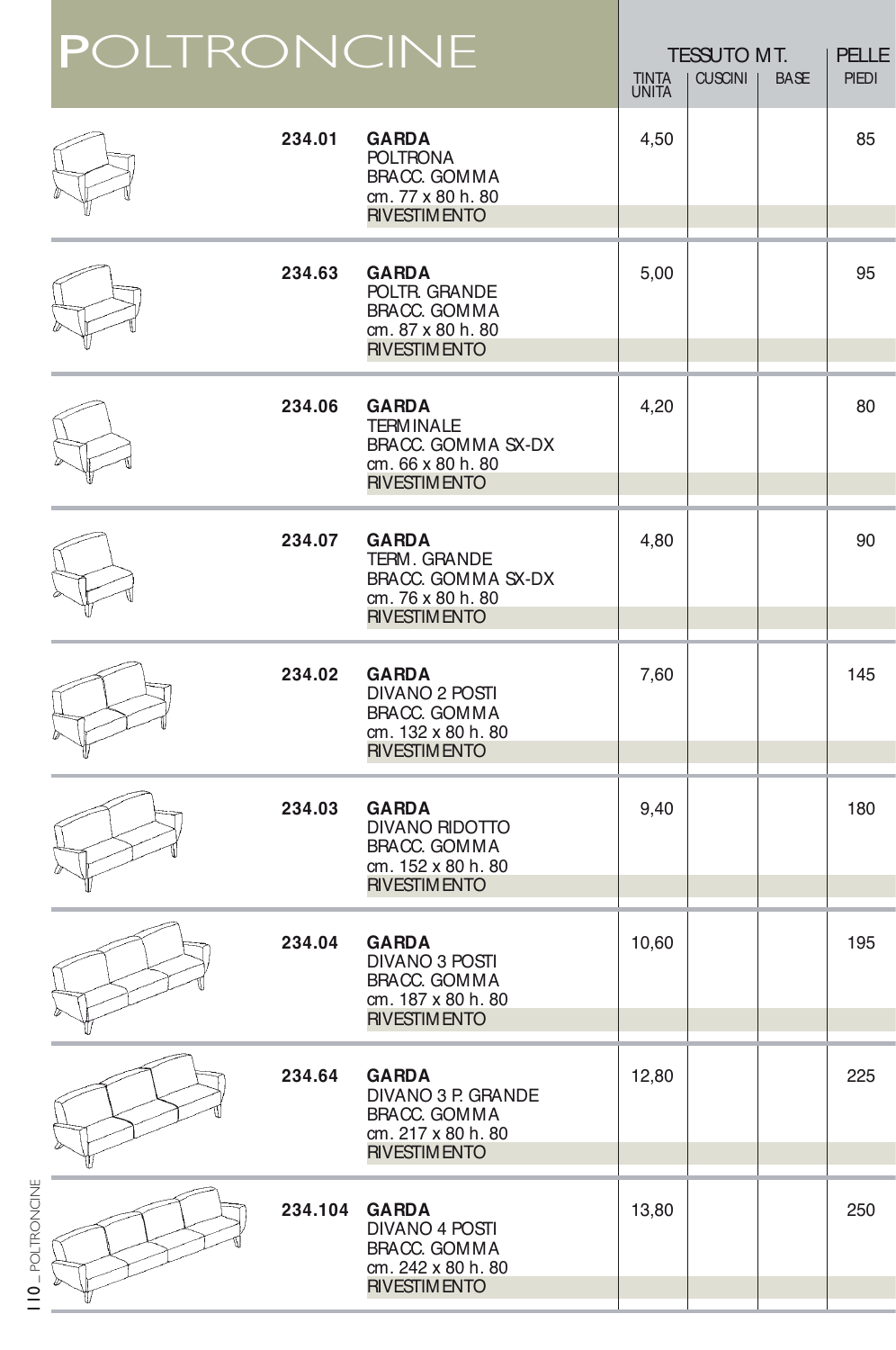| <b>POLTRONCINE</b> |         |                                                                                                 | <b>TINTA</b><br><b>UNITA</b> | <b>TESSUTO MT.</b><br><b>CUSCINI</b> | <b>BASE</b> | <b>PELLE</b><br><b>PIEDI</b> |
|--------------------|---------|-------------------------------------------------------------------------------------------------|------------------------------|--------------------------------------|-------------|------------------------------|
|                    | 234.105 | <b>GARDA</b><br>DIVANO 4 P. GRANDE<br>BRACC. GOMMA<br>cm. 282 x 80 h. 80<br><b>RIVESTIMENTO</b> | 15,80                        |                                      |             | 265                          |
|                    | 146.01  | <b>GHISMIN</b><br>cm. 50 x 60 h. 98<br>Gambe: Ciliegio-Noce-Wengè                               | 1,70                         |                                      |             | 40                           |
|                    |         | <b>RIVESTIMENTO</b>                                                                             |                              |                                      |             |                              |
|                    | 147.01  | <b>GHISMIN</b><br><b>GONNA</b><br>cm. 50 x 60 h. 98                                             | 2,80                         |                                      |             | 70                           |
|                    |         | <b>RIVESTIM ENTO</b>                                                                            |                              |                                      |             |                              |
|                    | 500.12  | <b>GIADA D2/D3/R4/R5</b><br><b>BASE</b><br>cm. 59 x 58 h. 87                                    | 4,20                         |                                      |             | 80                           |
|                    |         | <b>RIVESTIMENTO</b>                                                                             |                              |                                      |             |                              |
|                    | 500.13  | <b>GIADA P3</b><br>PIEDI<br>cm. 59 x 58 h. 87<br><b>RIVESTIMENTO</b>                            | 4,20                         |                                      |             | 80                           |
|                    |         |                                                                                                 |                              |                                      |             |                              |
|                    | 500.14  | <b>GLICINE</b><br>cm. 59 x 59 h. 80<br>Gambe: Faggio-Ciliegio-Wengè                             | 3,20                         |                                      |             | 75                           |
|                    |         | <b>RIVESTIMENTO</b>                                                                             |                              |                                      |             |                              |
|                    | 144.01  | <b>JINNI</b><br>cm. 45 x 50 h. 95<br>Gambe: Ciliegio-Noce-Wengè                                 | 1,50                         |                                      |             | 35                           |
|                    |         | <b>RIVESTIM ENTO</b>                                                                            |                              |                                      |             |                              |
|                    | 145.01  | <b>JINNI</b><br><b>GONNA</b><br>cm. 44 x 50 h. 95                                               | 2,50                         |                                      |             | 60                           |
|                    |         | <b>RIVESTIMENTO</b>                                                                             |                              |                                      |             |                              |
|                    | 15.01   | <b>LADY</b><br>cm. 75 x 77 h. 84<br>Piedi: Ciliegio                                             | 3,80                         |                                      |             | 70                           |
|                    |         | <b>RIVESTIMENTO</b>                                                                             |                              |                                      |             |                              |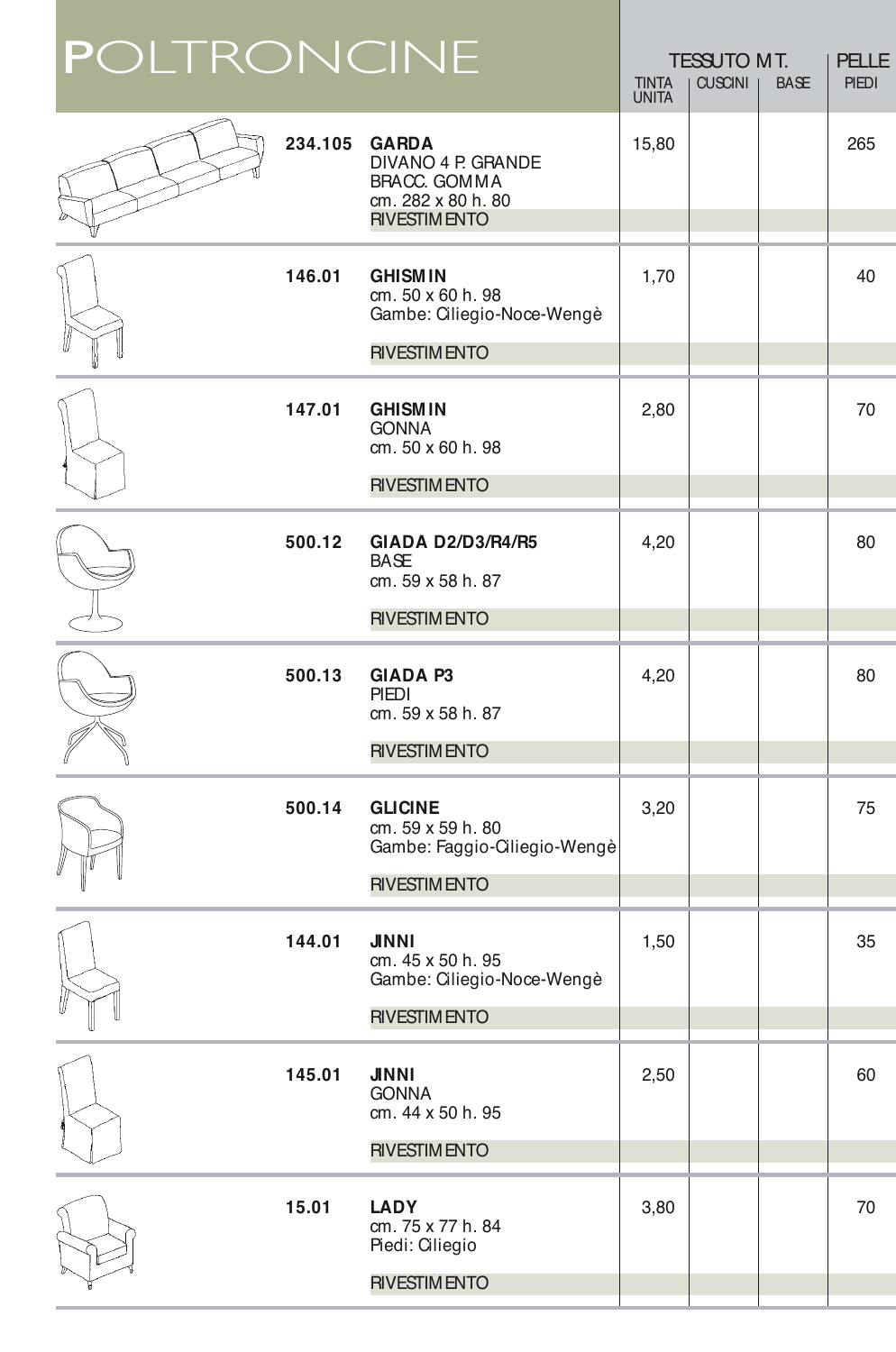|                             | <b>POLTRONCINE</b> |        |                                                                                                          | <b>TINTA</b><br><b>UNITA</b> | <b>TESSUTO MT.</b><br><b>CUSCINI</b> | <b>BASE</b> | <b>PELLE</b><br><b>PIEDI</b> |
|-----------------------------|--------------------|--------|----------------------------------------------------------------------------------------------------------|------------------------------|--------------------------------------|-------------|------------------------------|
|                             |                    | 500.15 | <b>MARGHERITA</b><br>cm. 58 x 100 h. 101<br>Piedi: Acciaio                                               | 7,00                         |                                      |             | 135                          |
|                             |                    |        | <b>RIVESTIM ENTO</b>                                                                                     |                              |                                      |             |                              |
|                             |                    | 11.01  | <b>MINNI1</b><br>cm. 75 x 71 h. 77                                                                       | 3,80                         |                                      |             | 75                           |
|                             |                    |        | <b>RIVESTIM ENTO</b>                                                                                     |                              |                                      |             |                              |
|                             |                    | 11.02  | <b>MINNI1</b><br>DIVANO 2 POSTI<br>cm. 128 x 71 h. 77                                                    | 6,20                         |                                      |             | 115                          |
|                             |                    |        | <b>RIVESTIMENTO</b>                                                                                      |                              |                                      |             |                              |
|                             |                    | 121.01 | <b>MINNI3</b><br>cm. 67 x 62 h. 81<br>Piedi: Ciliegio                                                    | 3,80                         |                                      |             | 75                           |
|                             |                    |        | <b>RIVESTIM ENTO</b>                                                                                     |                              |                                      |             |                              |
|                             |                    | 122.01 | <b>MINNI4</b><br>cm. 67 x 62 h. 81<br>Piedi: Ciliegio                                                    | 3,60                         |                                      |             | 70                           |
|                             |                    |        | <b>RIVESTIMENTO</b>                                                                                      |                              |                                      |             |                              |
|                             |                    | 500.16 | <b>ORCHIDEA</b><br>cm. 57 x 58 h. 80<br>Gambe: Faggio-Ciliegio-Wengè<br>Noce-Nero<br><b>RIVESTIMENTO</b> | 3,40                         |                                      |             | 75                           |
|                             |                    |        |                                                                                                          |                              |                                      |             |                              |
|                             |                    | 500.17 | <b>ORTENSIA C6/D4</b><br>cm. 86 x 75 h. 102                                                              | 6,50                         |                                      |             | 120                          |
|                             |                    |        | <b>RIVESTIM ENTO</b>                                                                                     |                              |                                      |             |                              |
|                             |                    | 500.18 | <b>OVETTO</b><br>cm. 82 x 56 h. 80<br>Piedi: Ciliegio                                                    | 4,80                         |                                      |             | 80                           |
|                             |                    |        | <b>RIVESTIM ENTO</b>                                                                                     |                              |                                      |             |                              |
| 112 <sub>-POLTRONCINE</sub> |                    | 500.19 | PRIMULA P11/P12<br>cm. 45 x 50 h. 89<br>Gambe: Acciaio satinato/lucido                                   | 2,40                         |                                      |             | 50                           |
|                             |                    |        | <b>RIVESTIM ENTO</b>                                                                                     |                              |                                      |             |                              |
|                             |                    |        |                                                                                                          |                              |                                      |             |                              |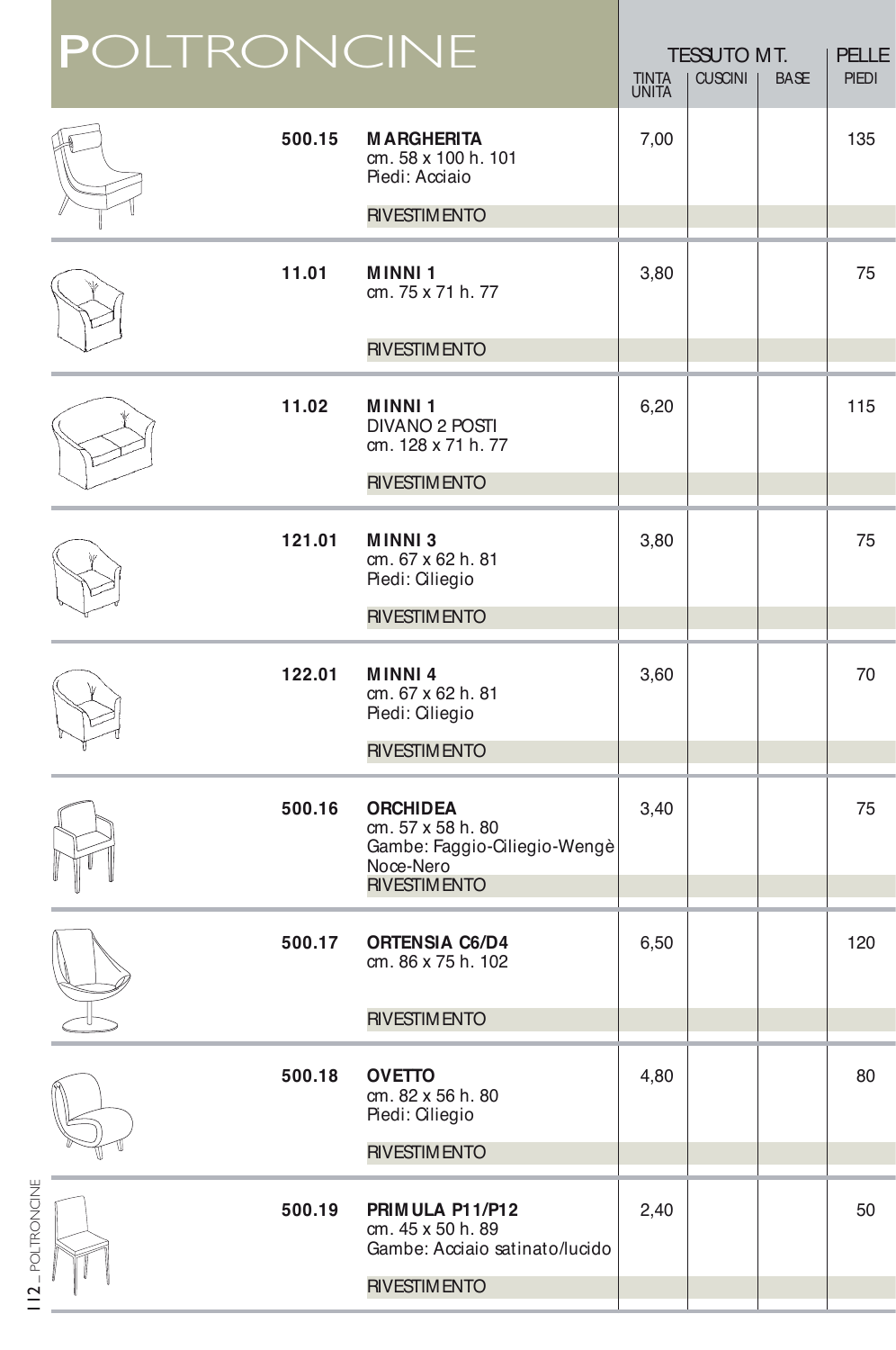| <b>POLTRONCINE</b> |                                                                                                        | <b>TINTA</b><br><b>UNITA</b> | <b>TESSUTO MT.</b><br><b>CUSCINI</b> | <b>BASE</b> | <b>PELLE</b><br><b>PIEDI</b> |
|--------------------|--------------------------------------------------------------------------------------------------------|------------------------------|--------------------------------------|-------------|------------------------------|
| 500.20             | <b>QUADRIFOGLIO C7/D1/R1</b><br>cm. 63 x 59 h. 81                                                      | 4,00                         |                                      |             | 75                           |
|                    | <b>RIVESTIM ENTO</b>                                                                                   |                              |                                      |             |                              |
| 500.21             | <b>QUADRIFOGLIO P2</b><br>cm. 63 x 59 h. 81                                                            | 4,00                         |                                      |             | 75                           |
|                    | <b>RIVESTIM ENTO</b>                                                                                   |                              |                                      |             |                              |
| 16.01              | <b>QUEEN</b><br>cm. 69 x 85 h. 95<br>Piedi: Ciliegio                                                   | 4,30                         |                                      |             | 80                           |
|                    | <b>RIVESTIMENTO</b>                                                                                    |                              |                                      |             |                              |
| 500.22             | RODODENDRO D1/C7/R1/R2<br>cm. 59 x 57,5 h. 83                                                          | 4,20                         |                                      |             | 80                           |
|                    | <b>RIVESTIM ENTO</b>                                                                                   |                              |                                      |             |                              |
| 500.23             | <b>RODODENDRO P2</b><br>cm. 59 x 57,5 h. 83                                                            | 4,20                         |                                      |             | 80                           |
|                    | <b>RIVESTIMENTO</b>                                                                                    |                              |                                      |             |                              |
| 500.24             | ROSA D4/R4/R5<br>cm. 74 x 64 h. 80                                                                     | 4,20                         |                                      |             | 80                           |
|                    | <b>RIVESTIM ENTO</b>                                                                                   |                              |                                      |             |                              |
| 171.01             | <b>SIMPATY</b><br>cm. 68 x 85 h. 102<br>Piedi: Noce-Ciliegio                                           | 5,00                         |                                      |             | 95                           |
|                    | <b>RIVESTIM ENTO</b>                                                                                   |                              |                                      |             |                              |
| 236.01             | <b>TEAK</b><br><b>POLTRONA</b><br>cm. 82 x 60 h. 70<br>Struttura: Wengè                                | 4,00                         |                                      |             | 70                           |
|                    | <b>RIVESTIM ENTO</b>                                                                                   |                              |                                      |             |                              |
| 235.01             | <b>TEAK</b><br>POLTRONA CON BRACCIOLI<br>cm. 85 x 60 h. 70<br>Struttura: Wengè<br><b>RIVESTIM ENTO</b> | 4,00                         |                                      |             | 70                           |
|                    |                                                                                                        |                              |                                      |             |                              |